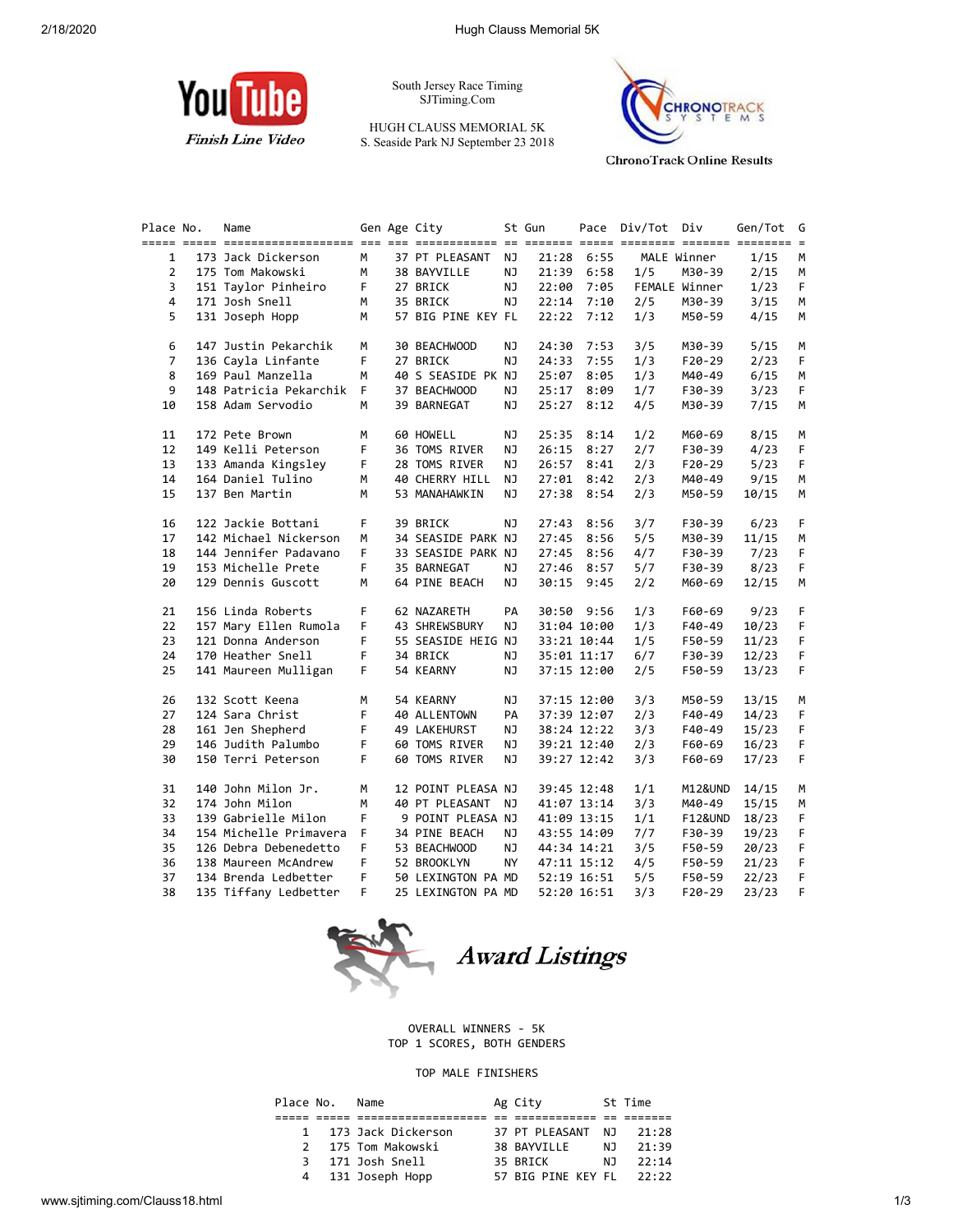## 2/18/2020 Hugh Clauss Memorial 5K

| 147 Justin Pekarchik | 30 BEACHWOOD |  | 24:30 |  |
|----------------------|--------------|--|-------|--|
|----------------------|--------------|--|-------|--|

## TOP FEMALE FINISHERS

| Place No.    | Name                   | Ag City       |     | St Time |
|--------------|------------------------|---------------|-----|---------|
|              |                        |               |     |         |
| $\mathbf{1}$ | 151 Taylor Pinheiro    | 27 BRICK      | ΝJ  | 22:00   |
| 2            | 136 Cayla Linfante     | 27 BRICK      | NJ  | 24:33   |
| 3            | 148 Patricia Pekarchik | 37 BEACHWOOD  | N J | 25:17   |
| 4            | 149 Kelli Peterson     | 36 TOMS RIVER | NJ. | 26:15   |
|              | 5 133 Amanda Kingsley  | 28 TOMS RIVER | NJ  | 26:57   |



## 5K AGE-GROUP RESULTS

MALE AGE GROUP: 1 - 12 (3 WINNERS)

Place No. Name **Age City** St Time ===== ===== =================== === ============ == ======= 1 140 John Milon Jr. 12 POINT PLEASA NJ 39:45

FEMALE AGE GROUP: 1 - 12 (3 WINNERS)

| Place No.      |              | Name                                     |                    | Age City                     |               | Time               |
|----------------|--------------|------------------------------------------|--------------------|------------------------------|---------------|--------------------|
| _____<br>_____ | ---<br>_____ | _________________<br>___________________ | $- - -$<br>$- - -$ | ____________<br>____________ | $- -$<br>$ -$ | -------<br>_______ |
|                |              | 139 Gabrielle Milon                      |                    | 9 POINT PLEASA NJ            |               | 41:09              |

FEMALE AGE GROUP: 20 - 29 (3 WINNERS)

| Place No.    | Name                  | Age City           |     | St Time |
|--------------|-----------------------|--------------------|-----|---------|
|              |                       |                    |     |         |
|              | 1 136 Cayla Linfante  | 27 BRICK           | N J | 24:33   |
| $\mathbf{2}$ | 133 Amanda Kingsley   | 28 TOMS RIVER      | NJ. | 26:57   |
|              | 135 Tiffany Ledbetter | 25 LEXINGTON PA MD |     | 52:20   |
|              |                       |                    |     |         |

MALE AGE GROUP: 30 - 39 (3 WINNERS)

| Place No.     | Name                  | Age City           |     | St Time |
|---------------|-----------------------|--------------------|-----|---------|
|               |                       |                    |     |         |
| 1             | 175 Tom Makowski      | 38 BAYVILLE        | NJ. | 21:39   |
| $\mathcal{P}$ | 171 Josh Snell        | 35 BRICK           | N J | 22:14   |
| 3.            | 147 Justin Pekarchik  | 30 BEACHWOOD       | N J | 24:30   |
| Δ.            | 158 Adam Servodio     | 39 BARNEGAT        | N J | 25:27   |
| 5.            | 142 Michael Nickerson | 34 SEASIDE PARK NJ |     | 27:45   |

FEMALE AGE GROUP: 30 - 39 (3 WINNERS)

| Place No.     | Name                   | Age City           |     | St Time |
|---------------|------------------------|--------------------|-----|---------|
|               |                        |                    |     |         |
| $\mathbf{1}$  | 148 Patricia Pekarchik | 37 BEACHWOOD       | NJ. | 25:17   |
| $\mathcal{P}$ | 149 Kelli Peterson     | 36 TOMS RIVER      | N J | 26:15   |
| 3             | 122 Jackie Bottani     | 39 BRTCK           | N J | 27:43   |
| Δ.            | 144 Jennifer Padavano  | 33 SEASIDE PARK NJ |     | 27:45   |
| 5.            | 153 Michelle Prete     | 35 BARNEGAT        | NJ. | 27:46   |

MALE AGE GROUP: 40 - 49 (3 WINNERS)

| Place No.      | Name              | Age City           | St Time |
|----------------|-------------------|--------------------|---------|
|                |                   |                    |         |
| $\mathbf{1}$   | 169 Paul Manzella | 40 S SEASIDE PK NJ | 25:07   |
| $\overline{2}$ | 164 Daniel Tulino | 40 CHERRY HILL NJ  | 27:01   |
|                | 3 174 John Milon  | 40 PT PLFASANT NJ  | 41:07   |
|                |                   |                    |         |

FEMALE AGE GROUP: 40 - 49 (3 WINNERS)

| Place No.     | Name                  | Age City      |     | St Time |
|---------------|-----------------------|---------------|-----|---------|
|               |                       |               |     |         |
|               | 157 Mary Ellen Rumola | 43 SHREWSBURY | NJ. | 31:04   |
| $\mathcal{P}$ | 124 Sara Christ       | 40 ALLENTOWN  | PА  | 37:39   |
| 3             | 161 Jen Shepherd      | 49 LAKEHURST  | N J | 38:24   |
|               |                       |               |     |         |

MALE AGE GROUP: 50 - 59 (3 WINNERS)